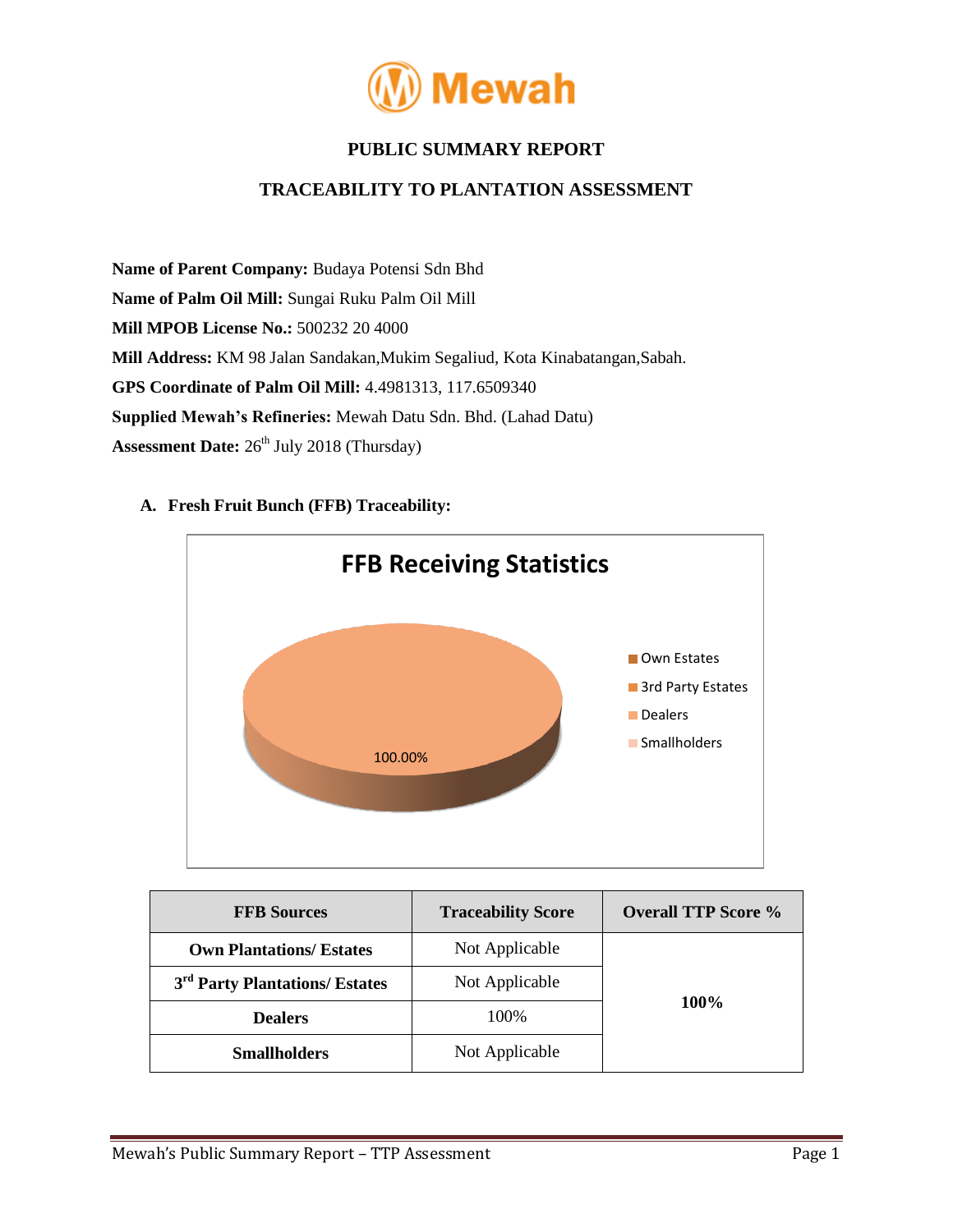

### **B. Environmental Risk Analysis**

- 1. Environmental risk assessment is carried out within theoretical FFB catchment area (50km radius) in Sungai Ruku Palm Oil Mill using Global Forest Watch (GFW) tool.
- 2. The overall environmental risk ranking of Sungai Ruku Palm Oil Mill is summarized as follows.

| <b>Potential Environmental Risk Factors</b>        |                                                                 |                                                                |                                                    |                                                                 |                                                                           |                                |
|----------------------------------------------------|-----------------------------------------------------------------|----------------------------------------------------------------|----------------------------------------------------|-----------------------------------------------------------------|---------------------------------------------------------------------------|--------------------------------|
| <b>Rate of</b><br><b>Tree Cover</b><br><b>Loss</b> | <b>Tree Cover</b><br><b>Loss on</b><br><b>Primary</b><br>Forest | <b>Potential</b><br><b>Future Loss</b><br>in Primary<br>Forest | <b>Tree Cover</b><br><b>Loss on</b><br><b>Peat</b> | <b>Tree Cover</b><br><b>Loss on</b><br><b>Protected</b><br>Area | <b>Tree Cover</b><br><b>Loss on</b><br><b>Carbon</b><br><b>Dense Area</b> | <b>Fire</b><br><b>Activity</b> |
| Medium<br>Low                                      | Low                                                             | Low                                                            | Medium<br>Low                                      | Medium                                                          | Medium<br>Low                                                             | Medium<br>Low                  |

The following mapping is used as an indicator to indicate the potential environmental risks of the assessed palm oil mill.

| Legend |                                                  |  |
|--------|--------------------------------------------------|--|
|        | Malaysia peatlands (2004)                        |  |
|        | Protected areas (2018)                           |  |
|        | -Strict nature reserve                           |  |
|        | Protected areas (2018)                           |  |
|        | -Habitat and species<br>management area          |  |
|        | Protected areas (2018)                           |  |
|        | -Protected landscape or<br>seascape              |  |
|        | Protected areas (2018)<br>-Not reported          |  |
|        | Tree cover loss (2015-2018)                      |  |
|        | <b>Intact Forest Landscapes</b><br>$(2000-2016)$ |  |
|        | <b>Intact Forest Landscapes</b>                  |  |
|        | -Reduction in extent 2000-2013                   |  |
|        | <b>Intact Forest Landscapes</b>                  |  |
|        | -Reduction in extent 2013-2016                   |  |
|        | Deforestation alerts (GLAD)<br>2016 - Present    |  |
|        | Palm oil mills (2018)                            |  |
|        | Tree cover gain $(2001-2012)$                    |  |
|        | Fire Alert (VIIRS)                               |  |
|        | Assessed Palm Oil Mill                           |  |